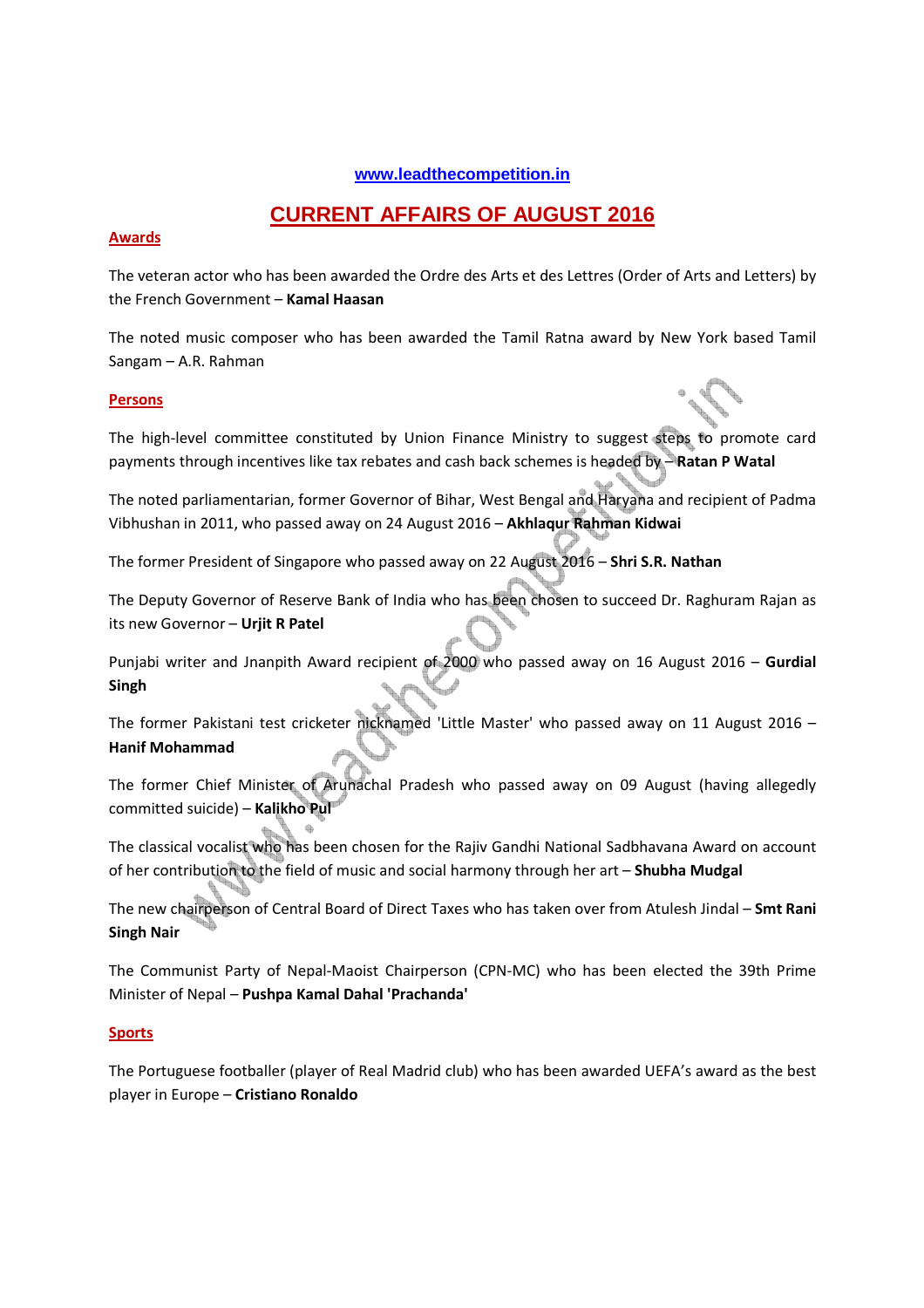The winner of bronze medal at Rio Olympics who has been chosen as the brand ambassador of Beti Bachao Beti Padao campaign in Haryana – **Sakshi Malik**

The city which has been chosen to host 2016 Kabaddi World Cup between Oct 7 and Oct 22 by International Kabaddi Federation – **Ahmedabad**

The Indian squash player who has won the Australian Open 2016 women's singles title defeating Mayar Hany of Egypt in the finals – **Dipika Pallikal**

The Serbian tennis player who has won the Rogers Cup men's singles title defeating Kei Nishikori of Japan in the finals – **Novak Djokovic**

The paramilitary force which has decided to appoint Olympic medallist PV Sindhu as it's brand ambassador and bestow the honorary rank of Commandant – **CRPF**

## **Places**

The city in which South India's first children's court (3rd in the country besides Delhi and Goa) was opened – **Hyderabad**

The country in which the world's first self-driving taxis have been launched by NuTonomy (company) – **Singapore**

The state which has launched DNA Index System (DIS) for DNA (Deoxyribonucleac acid) profiling of criminals using the latest DNA technology tool, known as RapidHIT DNA System – **Andhra Pradesh**

The Advanced Landing Ground (ALG) of the Indian Air Force at Pasighat which was inaugurated recently by Shri Kiren Rijiju, MoS for Home Affairs is located in – **Arunachal Pradesh**

The state which has become the first in the country to ratify the constitution amendment bill on the Goods and Services Tax (GST) – **Assam**

The nuclear power plant in Tamil Nadu which was dedicated to the nation jointly by the Indian Prime Minister Narendra Modi, Russian Federation President Vladimir Putin and Tamil Nadu Chief Minister J Jayalalithaa – **Kudankulam** 

The city in which the first IIT of Jammu and Kashmir was inaugurated by Shri Prakash Javadekar, Union Minister for Human Resource Development – **Jammu**

#### **Surveys and Reports**

The rank of India as per the World Risk Report 2016 published by the United Nations University (UNU) Institute for Environment and Human Security (UNU-EHS) and Bundnis Entwicklung Hilft – **77**

The rank of India in the Global Innovation Index 2016 released jointly by Cornell University, INSEAD and the World Intellectual Property Organization (WIPO) based on the theme of Winning with Global Innovation – **66th**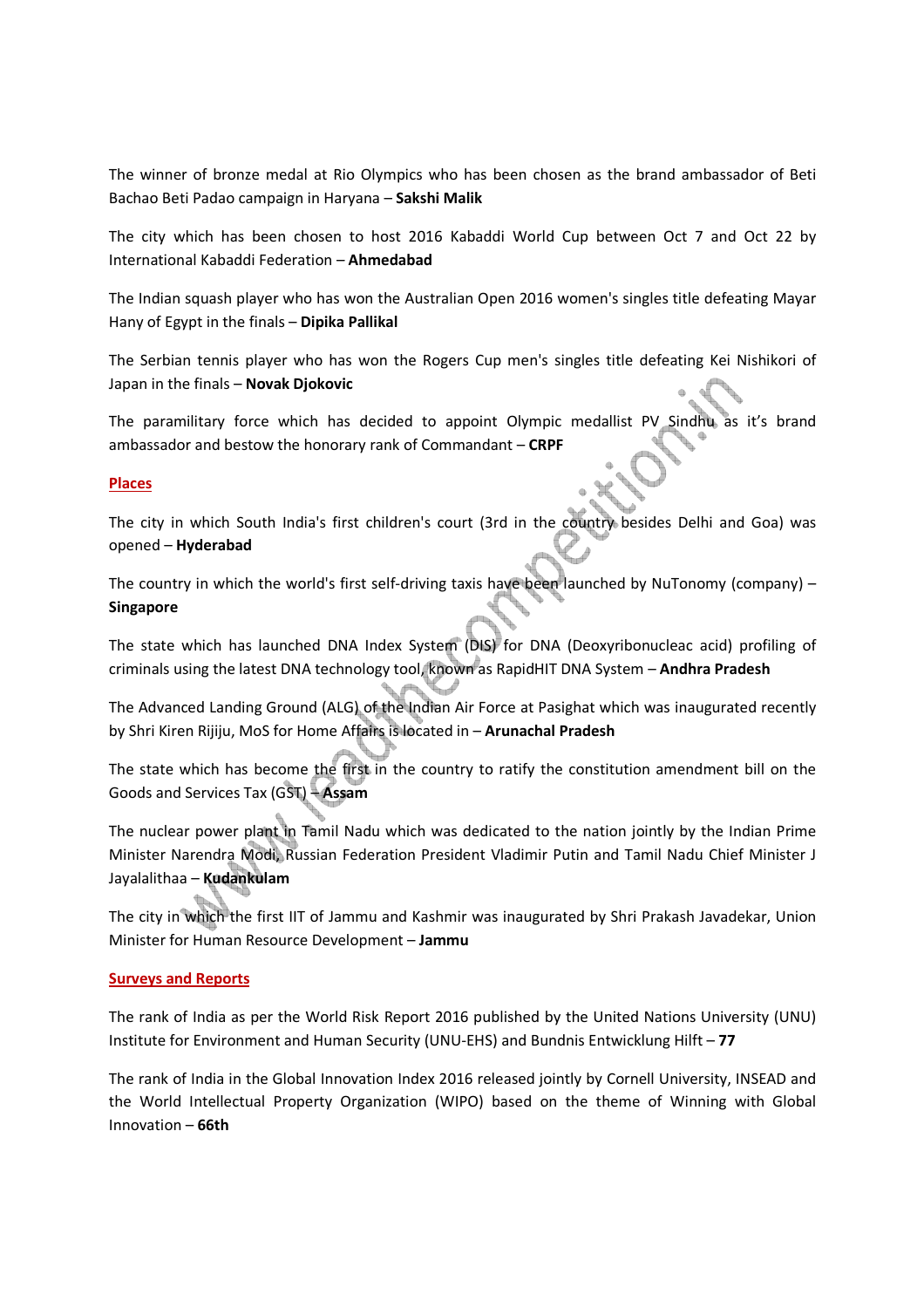## **Space**

World's first quantum communication satellite Quantum Experiments at Space Scaler (QUESS) launched by China from Jiuquan Satellite Launch Centre is nicknamed – **Micius**

The earth observation satellite launched by China from Taiyuan Satellite Launch Center aboard Long March-4C (Chang Zheng-4C) launch vehicle is named – **Gaofen-3**

China's first mobile communication satellite launched using a Long March-3B from the LC3 Launch Complex at the Xichang Satellite Launch Center – **Tiantong-1**

#### **Govt Programmes**

The nationwide programme launched by the Govt of India to promote breastfeeding and provision of counselling services for supporting breastfeeding through health systems is named – **Mother's Absolute Affection (MAA)** 

The scheme of Telangana state government to provide safe drinking water to all, launched by the Prime Minister Shri Narendra Modi from Komatibanda Village, Gajwel, in Medak District is named – **Mission Bhagiratha** 

## **Events and Themes**

The theme for 2016 World Breastfeeding Week organised by World Alliance for Breastfeeding Action (WABA), World Health Organisation (WHO) and UNICEF – **Breastfeeding: A key to Sustainable Development** 

The theme of 15 Day event organised by the Government of India and commencing from 9th August to 23rd August, 2016 to celebrate 70th year of Indian independence – **Aazadi 70 Yaad Karo Qurbani**

## **Miscellaneous**

The Indian festival to commemorate which the US Postal Service has decided to release a postal stamp in October this year – **Diwali**

The channel launched by the President Shri Pranab Mukherjee as a unique venture of All India Radio and aimed at strengthening ties between India and Bangladesh is named – **Akashvani Maitree**

The world's largest airship which was flown over London's Cardington airfield for the first time is named – **Airlander 10**

The first public sector unit under Department of Posts which has received Certificate of Incorporation from the Registrar of Companies – **India Post Payments Bank** 

The maiden broad guage train from Delhi to Agartala flagged off by Railway Minister Suresh Prabhu on 31 July 16 is named – **Tripura Sundari Express**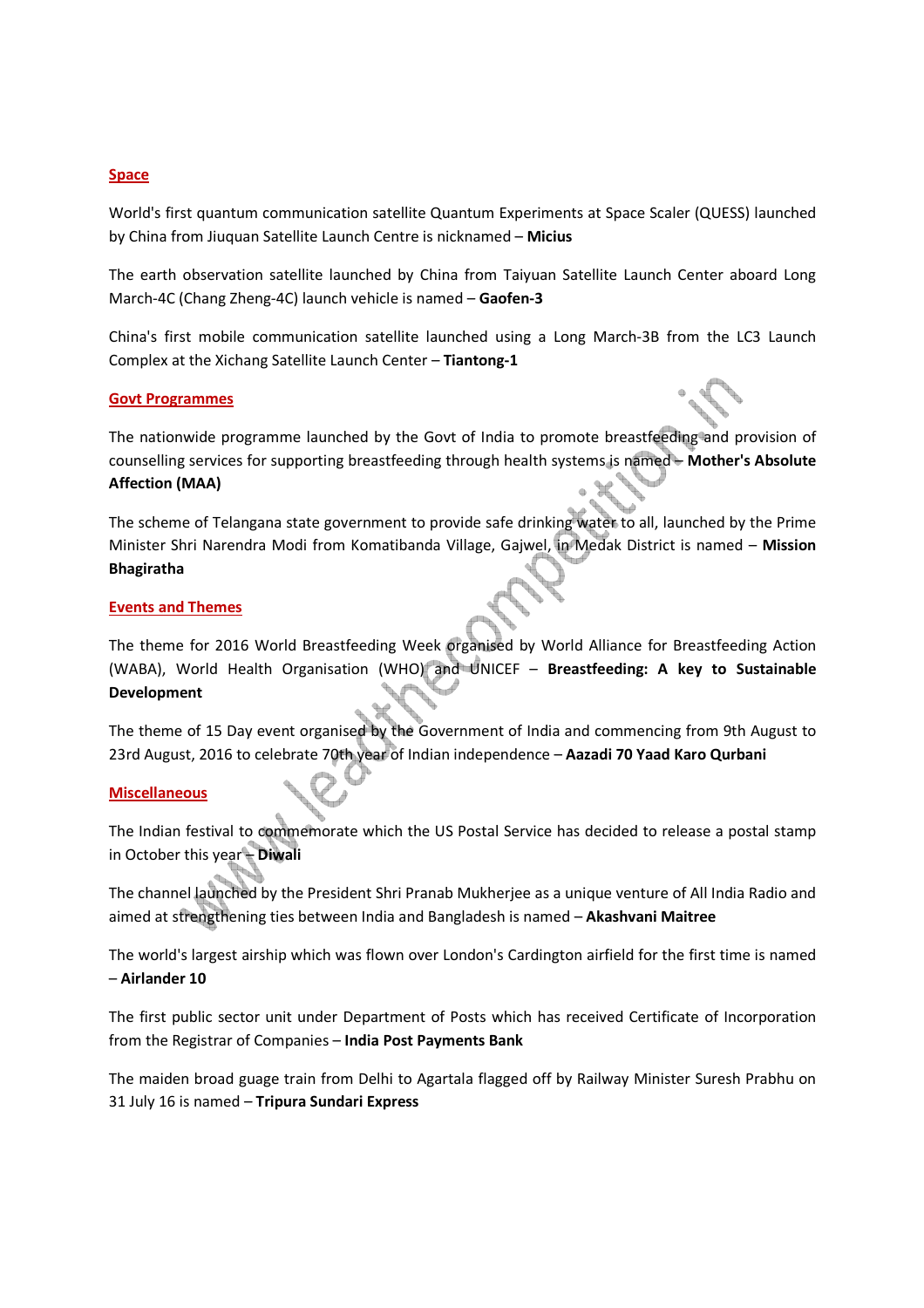## **Important Days of August**

## **International Youth Day**: 12 August 2016

Established by : United Nations General Assembly

Theme: The Road to 2030: Eradicating Poverty and Achieving Sustainable Consumption and Production

First Observed in: 2000

#### **World Humanitarian Day**: 19 August 2016

Established by : United Nations General Assembly

Theme: One Humanity

First Observed in: 2009

## **Earth Overshoot Day for 2016**: 08 August

It is the day on which the world has exhausted nature's budget for the entire year (It was August 19 for 2014, August 13 for 2015)

#### **New Appointments**

New Governor of Assam : Banwarilal Purohit

New Governor of Punjab : VP Singh Badnore

New Lt Governor of Andaman and Nicobar Islands : Jagdish Mukhi

New (16th) Chief Minister of Gujarat – **Vijay Rupani** 

New Governor of Manipur – **Najma Heptulla**

**Rail Geet (Railway Song)**

The Railway Minister Shri Suresh Prabhu dedicated the Rail Geet to the nation.

The Geet has been composed by noted Music Director **Shravan** and has been sung by acclaimed singers Shri Udit Narayan and Ms. Kavita Krishnamurti. It has been written by a former railway officer Shri Satya Prakash.

The song has two versions – a longer version of 5 minutes duration and a shorter version of 3 minutes duration.

**Flight Testing of ISRO's Scramjet Engine Technology Demonstrator**

Launch date: **28 Aug 2016**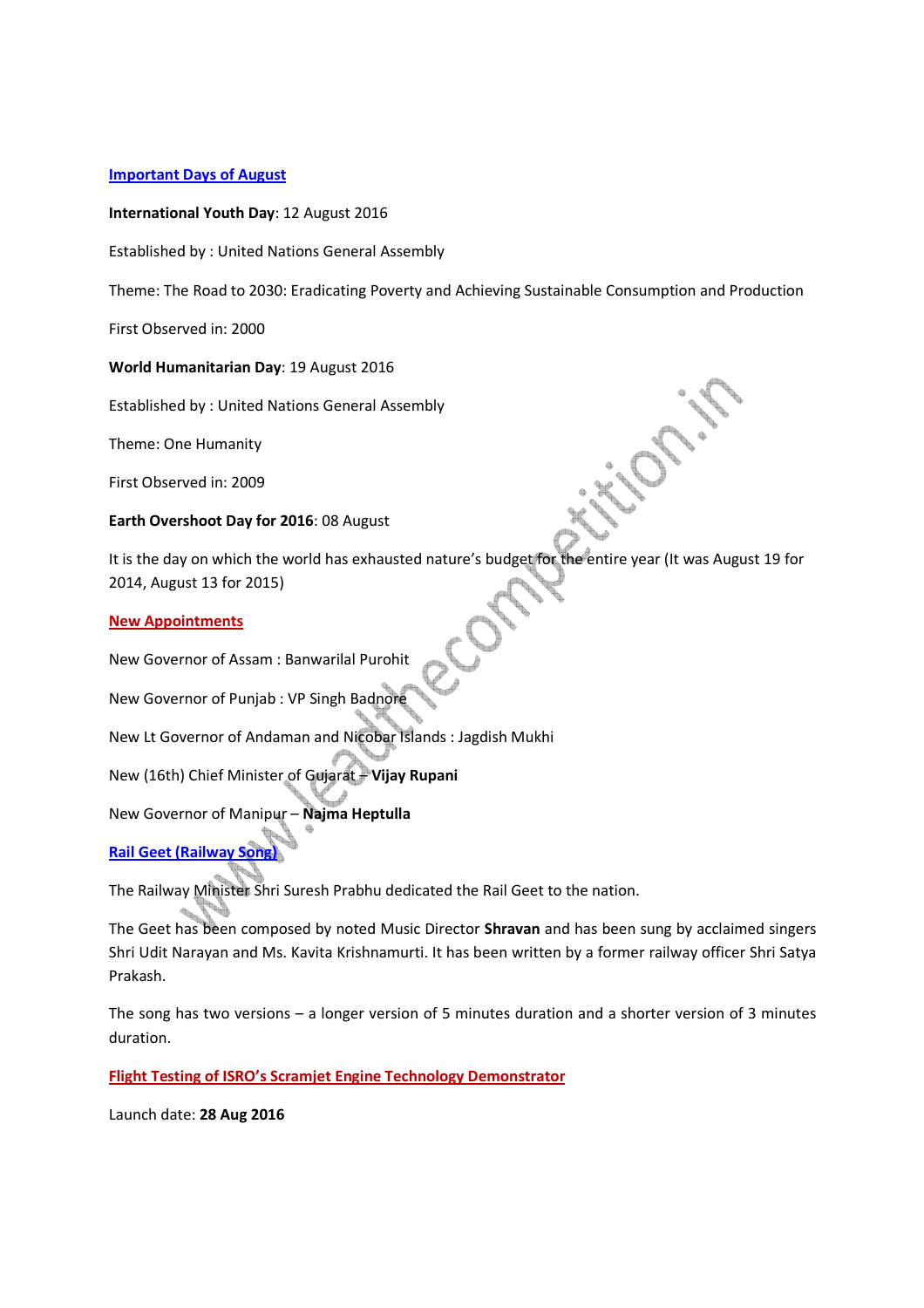## Launch station: **Satish Dhawan Space Centre at Sriharikota in Andhra Pradesh**

## Launch vehicle: **ISRO's Advanced Technology Vehicle (ATV)**

It is IRSO's first experimental mission of Scramjet Engine towards the realisation of an Air Breathing Propulsion System.

The Scramjet engine designed by ISRO uses Hydrogen as fuel and the Oxygen from the atmospheric air as the oxidiser.

India is the **fourth** country to demonstrate the flight testing of Scramjet Engine after the US, Russia and European Space Agency.

## **POCSO e-Button for children**

An online complaint box for reporting child sexual abuse, the POCSO e-Box was launched by the Minister for Women and Child Development, Smt. Maneka Sanjay Gandhi in New Delhi today.

Protection of Children from Sexual Offences (POCSO), e-Box, is an online complaint management system for easy and direct reporting of sexual offences against children and timely action against the offenders under the POCSO Act, 2012.

The e-Box is incorporated prominently in the home page of National Commission for Protection of Child Rights (NCPCR) website http://ncpcr.gov.in/ where a user has to simply push a button named POSCO e-Box. This will navigate to a page with a window containing an animation movie. The animation movie reassures the child that whatever has happened to him/her is not his/her fault and she/he need not feel guilty and that NCPCR is a friend which will help her. After the user presses the arrow on this page, it navigates to another page where he/ she has to select at least one picture option (describing the category of harassment) and fill the form with details such as mobile number, e-mail and description of the harassment followed by the 'submit' button. The complaint is then registered and a unique autogenerated complaint number is flashed.

# **Smart Ganga City Programme**

Smart Ganga City Scheme was launched by the Union Minister for Water Resources, River Development and Ganga Rejuvenation Sushri Uma Bharti and Union Urban Development Minister Shri M Venkaiah Naidu launched in ten important cities through video conference. These cities are –

Haridwar, Rishikesh, Mathura-Vrindavan, Varanasi, Kanpur, Allahabad, Lucknow, Patna, Sahibgunj and Barrackpore.

National Mission for Clean Ganga (NMCG) has chosen these cities in the first phase for infrastructure development for sewage treatment. This will be on hybrid annuity mode based on PPP model.

## **2016 Olympics - Points to remember**

Venue: **Rio de Janeiro**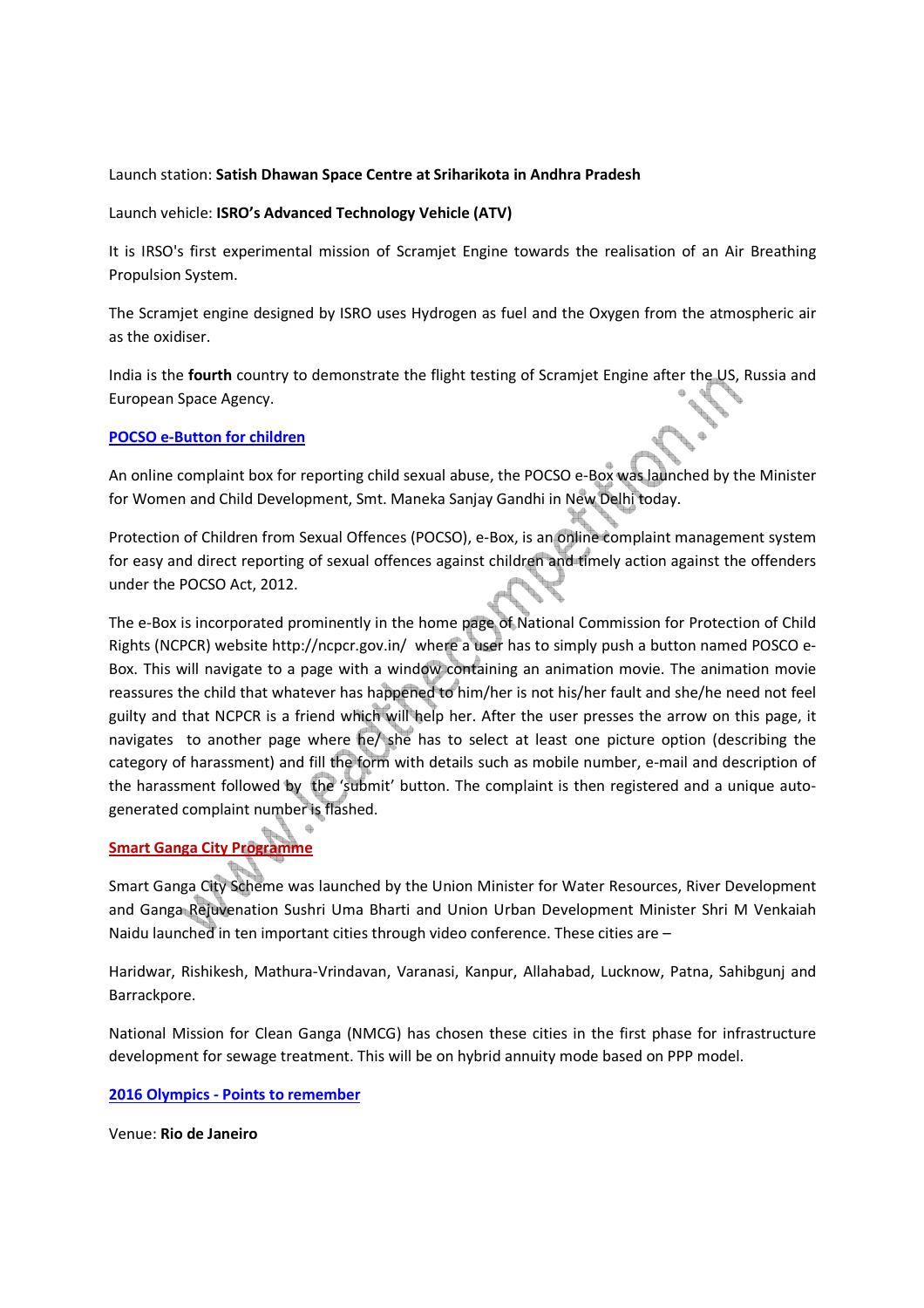## Motto: **A new world**

Opening and closing ceremony at: **Maracana Stadium**

Athletes oath taken by: **Brazilian sailor Robert Scheidt**

Olympic cauldron was lit by: **Vanderlei Cordeiro de Lima** (Brazilian long distance runner)

**Golf** and **Rugby Sevens** were introduced after a gap of 112 and 92 years respectively.

The **Refugee Olympic Team** consisting of refugees from South Sudan, Syria, Ethiopia and Democratic Republic of Congo participated at the Olympics.

Kuwaiti athletes competed under the Olympic flag and the "**Independent Olympic Athletes**" title as a result of the suspension of the Kuwait Olympic Committee.

#### **Notable athletes**

**Michael Phelps**: American swimmer won 5 gold medals and 1 silver medal at this Olympics and carried his total Olympic gold medals to 23 and total medals to 28.

**Usain Bolt**: He won 3 gold medals in 100 m, 200 m and 4 x 100 m relay for the third time in Olympics completing a triple-triple.

**Mo Farah**: He won 2 gold medals in 5000 m and 10000 m for the second time in Olympics and thus completed a double-double.

The youngest athlete to participate in the Olympics was Nepal's **Gaurika Singh**.

The youngest in the Indian contingent was golfer **Aditi Ashok**.

# **Winners of major events**

| Event                 | Gold                   | <b>Silver</b>         | <b>Bronze</b>            |
|-----------------------|------------------------|-----------------------|--------------------------|
| Men's 100 m dash      | Usain Bolt (Jamaica)   | Justin Gatlin (USA)   | Andre de Grasse (Canada) |
| Women's 100 m dash    | Elaine Thompson        | Tori Bowie (USA)      | Shelly-Ann Fraser-Pryce  |
|                       | (Jamaica)              |                       | (Jamaica)                |
| Men's Football        | <b>Brazil</b>          | Germany               | Nigeria                  |
| Men's Hockey          | Argentina              | Belgium               | Germany                  |
| Men's Tennis Singles  | Andy Murray (GB)       | Juan Martin del Potro | Kei Nishikori (Japan)    |
|                       |                        | (Argentina)           |                          |
| <b>Women's Tennis</b> | Monica Puig (Puerto    | Angelique Kerber      | Petra Kvitova (Czech     |
| <b>Singles</b>        | Rico)                  | (Germany)             | Republic)                |
| Women's Badminton     | Carolina Marin (Spain) | P.V. Sindhu (India)   | Nozomi Okuhara (Japan)   |
| <b>Singles</b>        |                        |                       |                          |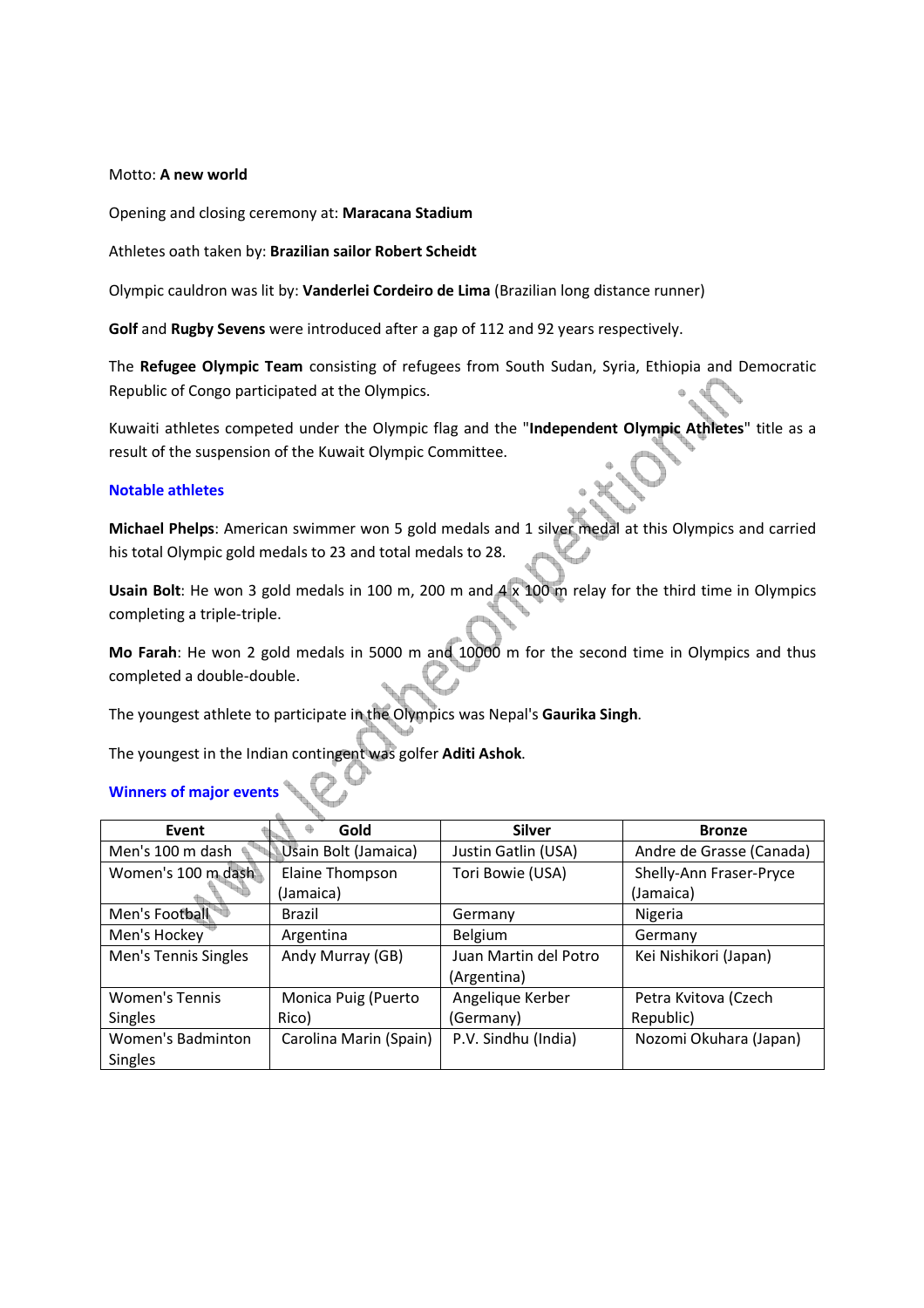#### **Final Medals Tally**

| Country          | Gold | <b>Silver</b> | <b>Bronze</b> | Total |
|------------------|------|---------------|---------------|-------|
| 1. U.S.A.        | 46   | 37            | 38            | 121   |
| 2. Great Britain | 27   | 23            | 17            | 67    |
| 3. China         | 26   | 18            | 26            | 70    |
| 4. Russia        | 19   | 18            | 19            | 56    |
| 5. Germany       | 17   | 10            | 15            | 42    |
| 67. India        | 0    |               |               |       |

#### **Sports Awards 2016**

**Rajiv Gandhi Khel Ratna Award** – 1. Ms. P.V. Sindhu (Badminton), 2. Ms. Dipa Karmakar (Gymnastics), 3. Shri Jitu Rai (Shooting), 4. Ms. Sakshi Malik (Wrestling).

**Dronacharya Awards 2016** – 1. Shri Nagapuri Ramesh (Athletics), 2. Shri Sagar Mal Dhayal (Boxing), 3. Shri Raj Kumar Sharma (Cricket), 4. Shri Bishweshwar Nandi (Gymnastics), 5. Shri S. Pradeep Kumar [Swimming (Lifetime)], 6. Shri Mahabir Singh [Wrestling (Lifetime)]

**Arjuna Awards 2016** – 1. Shri Rajat Chauhan (Archery), 2. Ms. Lalita Babar (Athletics), 3. Shri Sourav Kothari (Billiards & Snooker), 4. Shri Shiva Thapa (Boxing), 5. Shri Ajinkya Rahane (Cricket), 6. Shri Subrata Paul (Football), 7. Ms. Rani (Hockey), 8. Shri Raghunath V.R. (Hockey), 9. Shri Gurpreet Singh (Shooting), 10. Ms. Apurvi Chandela (Shooting), 11. Shri Soumyajit Ghosh (Table Tennis), 12. Ms. Vinesh (Wrestling), 13. Shri Amit Kumar (Wrestling), 14. Shri Sandeep Singh Mann (Para-Athletics), 15. Shri Virender Singh [Wrestling (Deaf)]

**Dhyan Chand Award 2015** – 1. Sathi Geetha (Athletics), 2. Shri Sylvanus Dung Dung (Hockey), 3. Shri Rajendra Pralhad Shelke (Rowing)

# **Rashtriya Khel Protsahana Purushkar, 2016**

| <b>S. No.</b> | Category                                                 | <b>Entity</b>                |
|---------------|----------------------------------------------------------|------------------------------|
| 1.            | Identification and Nurturing of Budding and Young Talent | 1. Hockey Citizen Group,     |
|               |                                                          | 2. Dadar Parsee Zoroastrian  |
|               |                                                          | cricket club                 |
|               |                                                          | 3. Usha School of Athletics  |
|               |                                                          | 4. STAIRS                    |
| 2.            | Encouragement to sports through corporate social         | India Infrastructure Finance |
|               | responsibility                                           | Corporate Limited            |
| 3.            | Employment to sportspersons and other welfare measures   | Reserve Bank of India        |
| 4.            | Sports for Development                                   | Subroto Mukherjee Sports     |
|               |                                                          | <b>Education Society</b>     |

#### **Maulana Abul Kalam Azad (MAKA) Trophy 2015-16** – Punjabi University, Patiala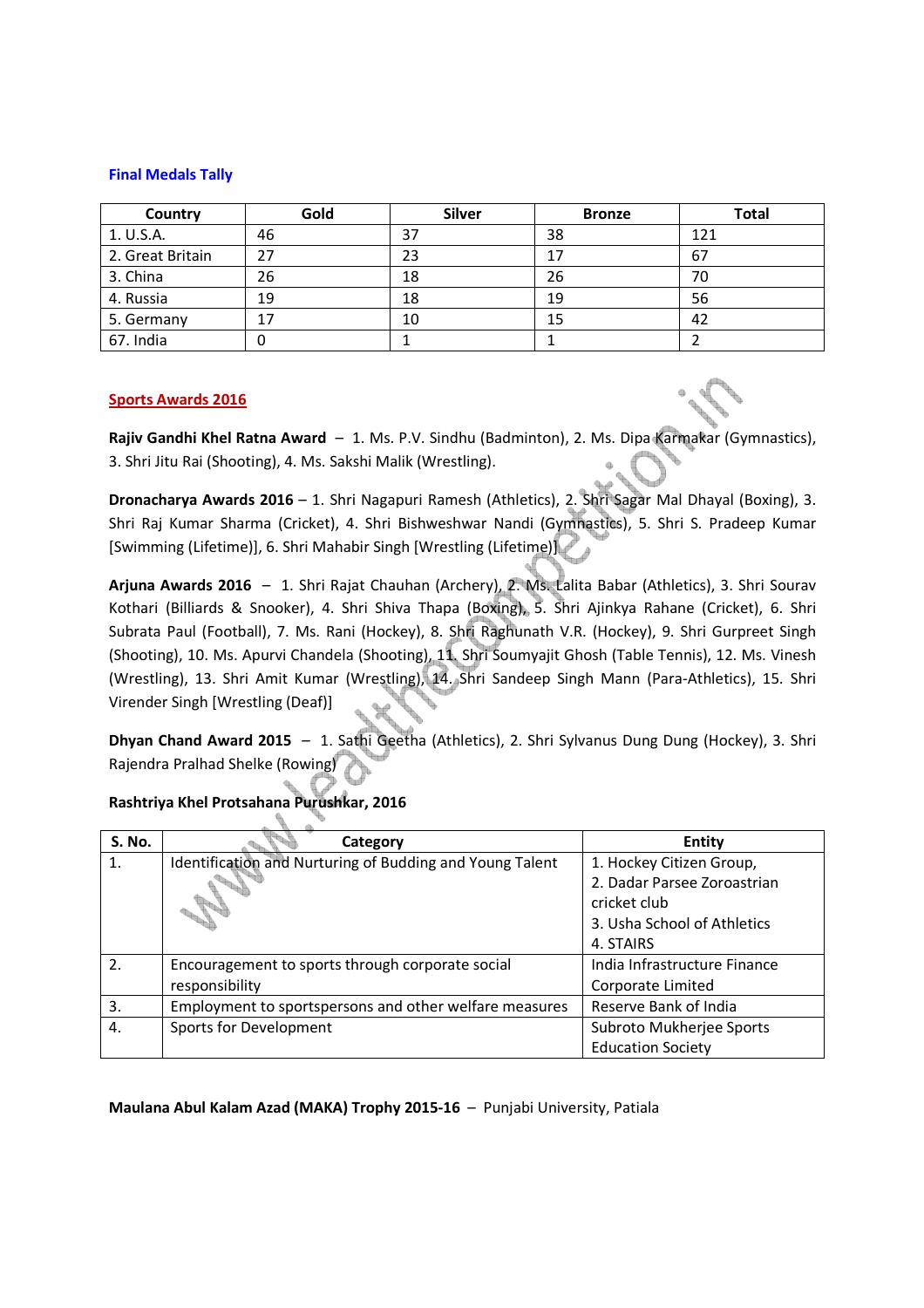## **Indian Olympic Contingent 2016**

**Archery**: Atanu Das, Deepika Kumari, Laxmirani Majhi, Bombayla Devi

**Athletics**: Vikas Gowda and Seema Antil (Discus Throw), Manpreet Kaur (Shotput Throw), Gurmeet Singh (men's 20km walk), Baljinder Singh (men's 20km walk), Irfan Kolothum Thodi (men's 20km walk), Sandeep Kumar and Manish Singh Rawat (men's 50km walk), Nitender Singh Rawat, Thonakal Gopi and Kheta Ram (Marathon), Muhammad Anas (400m), Lalita Babar (3000m steeplechase), Tintu Luka (800m), Kavita Raut and OP Jaisha (Marathon), Sudha Singh (Marathon and 3000m steeplechase), , Khushbir Kaur and Sapna Punia (Walk), Dutee Chand (100m), Sarbani Nanda (200m), Ankit Sharma (Long jump), Nirmala Sheoran (400m), Dharambir (200m), Muhammad Anas Yahiya (400m & 4x400m Relay), Jinson Johnson (800m), Renjith Maheswary (Triple Jump), Ganapathi Krishnan (20Km Race Walking), Arokia Rajiv (4x400m Relay), Kunhu Muhammaed Puthanpurakal (4x400m Relay), Dharun Ayyasamy (4x400m Relay), Mohankumar Raja (4x400m Relay)

**Badminton**: Saina Nehwal and PV Sindhu (Women's singles), Kidambi Srikanth (Men's singles), Manu Attri and Sumeeth Reddy (Men's Doubles), Jwala Gutta and Ashwini Ponnappa (Women's doubles)

**Boxing**: Shiva Thapa (56kg), Manoj Kumar (61kg), Vikas Krishan (75kg)

**Golf**: Anirban Lahiri and SSP Chawrasia (Men's), Aditi Ashok (Women's)

**Gymnastics**: Dipa Karmakar

**Hockey**: Men's team – 16 members, Women's team – 16 members

**Judo**: Avtar Singh

**Rowing**: Dattu Bhokanal (Singles sculls)

**Shooting**: Jitu Rai, Apurvi Chandela, Gagan Narang, Abhinav Bindra, Gurpreet Singh, Prakash Nanjappa, Chain Singh, Mairaj Ahmed Khan, Heena Sidhu, Kynan Chenai, Ayonika Paul, Manavjit Singh Sandhu

**Swimming**: Sajan Prakash (men's 200m butterfly), Shivani Katariya (women's 200m freestyle)

**Table Tennis**: Achanta Sharath Kamal, Manika Batra, Soumyajit Ghosh, Mouma Das

**Tennis**: Rohan Bopanna (Men's doubles, Mixed doubles), Leander Paes (Men's doubles), Sania Mirza (Women's doubles, Mixed doubles), Prarthana Thombare (Women's doubles)

**Weightlifting**: Sivalingam Sathish Kumar (Men's 77kg), Saikhom Mirabai Chanu (Women's 48kg)

**Wrestling**: Narsingh Pancham Yadav (Men's FS 74kg), Yogeshwar Dutt (Men's FS 65kg), Hardeep Singh (Men's GR 98kg), Sandeep Tomar (Men's FS 57kg), Ravinder Khatri (Men's GR 86kg), Vinesh Phogat (Women's 48kg), Sakshi Malik (Women's 58kg), Babita Kumari (Women's 55kg)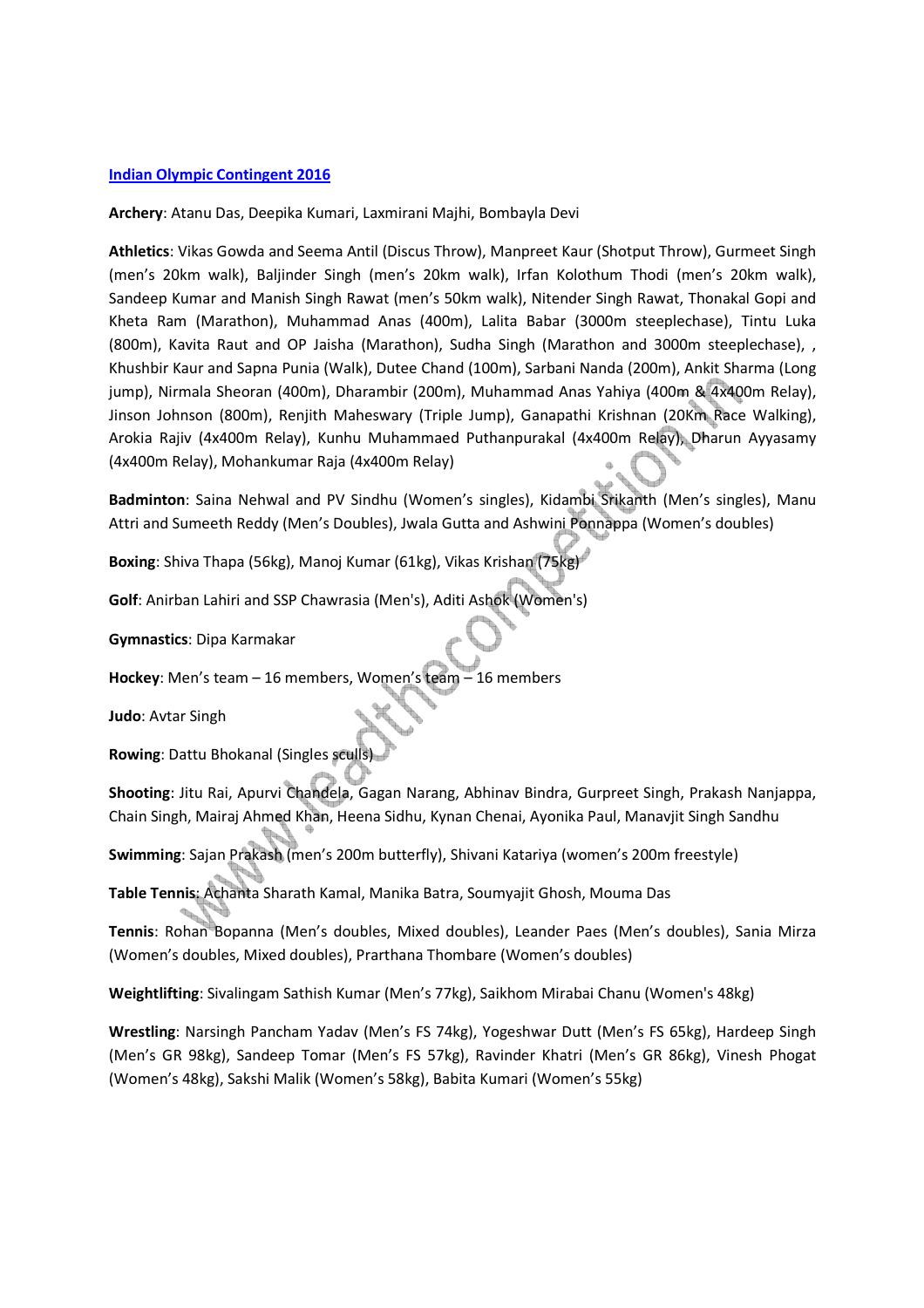#### **Current Affairs Questions**

1. Who of the following has been awarded Ashoka Chakra, the peacetime highest award for gallantry?

a. Corporal Gursewak Singh b. Havildar Hangpan Dada

c. Lt Col EK Niranjan d. Major Rahul Dev Singh

2. For contribution in which of the following fields are the Maharshi Badrayan Vyas Samman distinctions given?

a. Languages b. Dance c. Science d. Social work 3. Dipika Pallikal is associated with which of the following sports? a. Gymnastics b. Squash c. Archery d. Badminton 4. To commemorate which Indian festival has the United States decided to issue a postal stamp? a. Holi b. Ganesh Chaturthi c. Diwali d. Sankranti 5. At the Olympics 2016, athletes from which country competed under the Olympic flag and Independent Olympic Athletes title? a. Kuwait b. Syria c. Yemen d. Afghanistan 6. Which city from West Bengal is among the list of 10 cities in the Smart Ganga City programme launched by the Union Government? a. Durgapur b. Kharagpur c. Midnapore d. Barrackpore 7. Which of the following is one of the recipients of Rashtriya Khel Protsahan Puraskar 2016? a. State Bank of India b. Reserve Bank of India c. SEBI d. Indian Railways 8. On which date was the World Overshoot Day for 2016 observed? a. August 5 b. August 6 c. August 7 d. August 8 9. How many sportspersons were awarded the Rajiv Gandhi Khel Ratna Award this year? a. 2 b. 3 c. 4 d. 5 10. Mission Bhagiratha is a water grid programme launched by which of the following states? a. Telangana b. Andhra Pradesh c. Karnataka d. Maharashtra 11. Who of the following has won the maximum number of medals at the Olympics 2016? a. Usain Bolt b. Michael Phelps c. Simone Biles d. Katie Ledecky